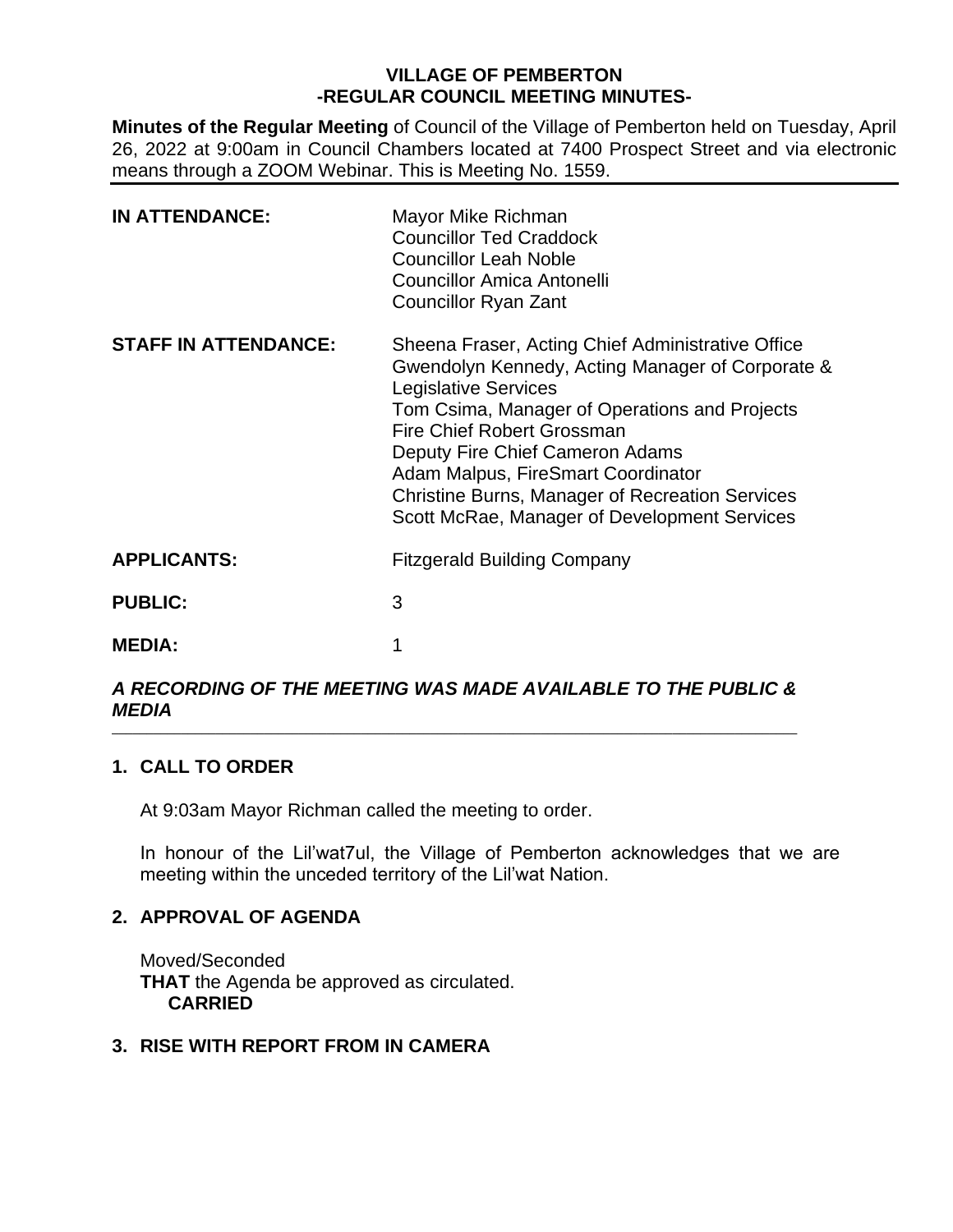Village of Pemberton Regular Council Meeting No. 1559 Tuesday, April 26, 2022 Page **2** of **10**

## **4. ADOPTION OF MINUTES**

#### **a) Regular Council Meeting No. 1558, Tuesday, April 5, 2022**

Moved/Seconded **THAT** the minutes of Regular Council Meeting No. 1558, held Tuesday, April 5, 2022, be approved as circulated. **CARRIED**

## **5. BUSINESS ARISING FROM THE PREVIOUS REGULAR COUNCIL MEETING**

## **6. BUSINESS ARISING FROM THE COMMITTEE OF THE WHOLE MEETING**

## **7. COMMITTEE MINUTES – FOR INFORMATION**

#### **8. DELEGATIONS**

At 9:06am Mayor Richman called a five minute recess.

At 9:10am Mayor Richman reconvened the meeting.

# **9. STAFF REPORTS**

#### **a) Development Services**

# **i. Major Development Permit Application No. 90 – Tenquille Building – 7454 Prospect Street**

Moved/Seconded **THAT** the applicants be invited to address Council. **CARRIED**

At 9:28am Andree-Anne Tardiff and Tom Fitzgerald joined the meeting.

After the staff presentation Andree-Anne Tardiff spoke on behalf of Fitzgerald Building Company, answering questions about parking, the proposed loading space variance, and the colours of the façade.

At 9:36am Ms. Tardiff and Mr. Fitzgerald left the meeting.

#### Moved/Seconded

**THAT** Development Permit No. 90 include a variance to section 8.12 of the Village of Pemberton Zoning Bylaw No. 832, 2018 to decrease the required number of off-street loading spaces from one (1) to zero (0).

#### **CARRIED**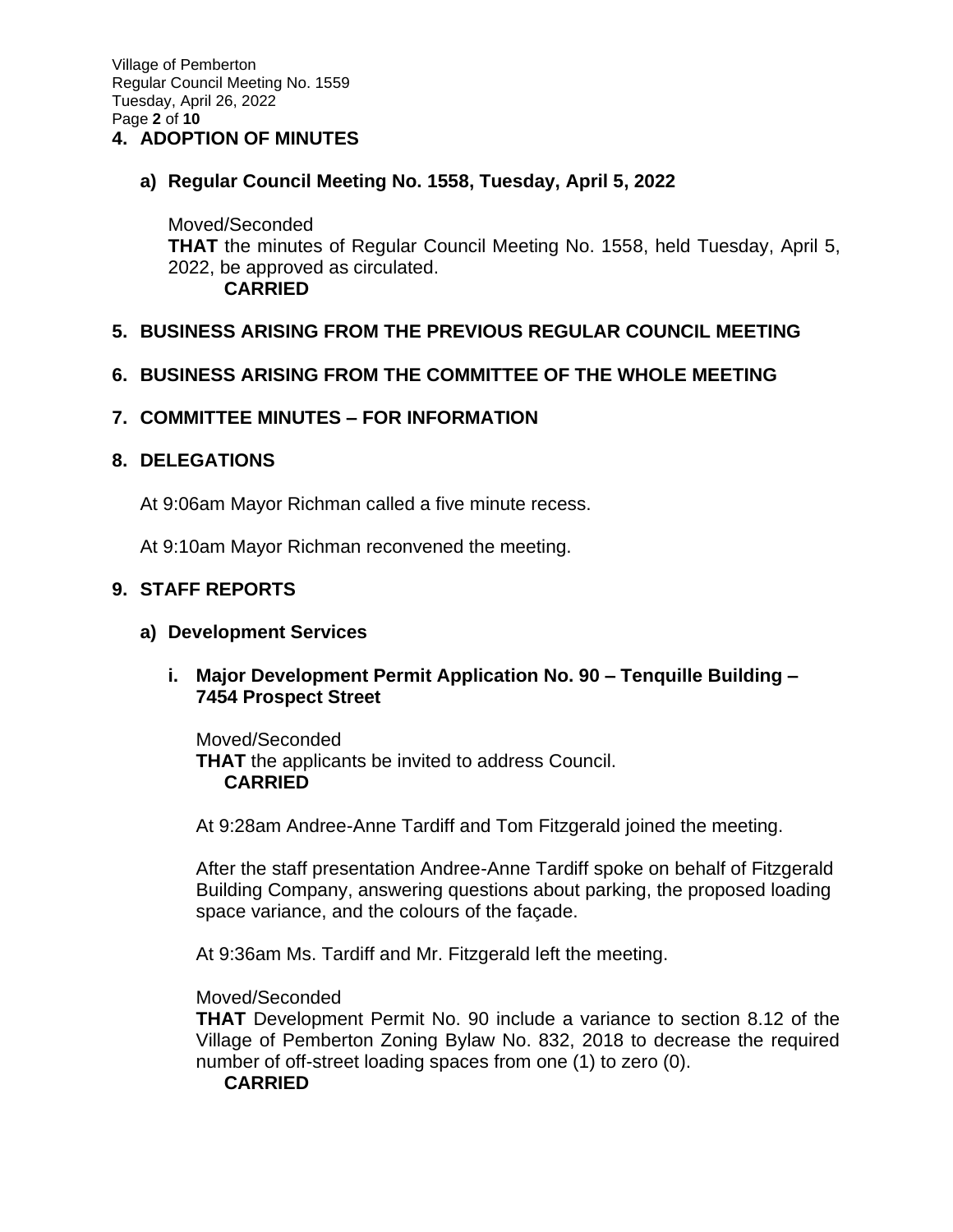Village of Pemberton Regular Council Meeting No. 1559 Tuesday, April 26, 2022 Page **3** of **10**

#### Moved/Seconded

**THAT** Council authorizes Development Permit No. 90, with variance, for issuance to 1261451 BC Ltd (Fitzgerald Building Company) on Lot 10 Block 3, District Lot 202 & 203, Lillooet District, Plan 1624 (PID 011-506-652) subject to:

• Provision of cash, irrevocable letter of credit or other acceptable security in the amount of \$7,962 to secure landscaping.

## **CARRIED**

## Moved/Seconded

**THAT** consideration be given to changing the colours of the façade to soften the appearance of the building.

## **CARRIED**

Moved/Seconded

**THAT** the reports from Pemberton Fire Rescue be moved to follow item 9 (a) (i). **CARRIED**

## **d) Pemberton Fire Rescue**

## **i. First Quarter Report**

Moved/Seconded

**THAT** the Pemberton Fire Rescue 2022 First Quarter Report be received for information.

# **CARRIED**

Mayor Richman thanked Fire Chief Grossman for his seven years of service to the Village and thanked Deputy Fire Chief Adams for stepping up as acting fire chief.

#### **ii. Community Wildfire Resiliency Plan Committee**

Moved/Seconded **THAT** Council appoints Councillor Craddock to act as Council representative on the Community Wildfire Resiliency Plan Committee. **CARRIED**

#### **b) Office of the Chief Administrative Officer**

# **i. Verbal Report**

Acting CAO Fraser did not present a verbal report.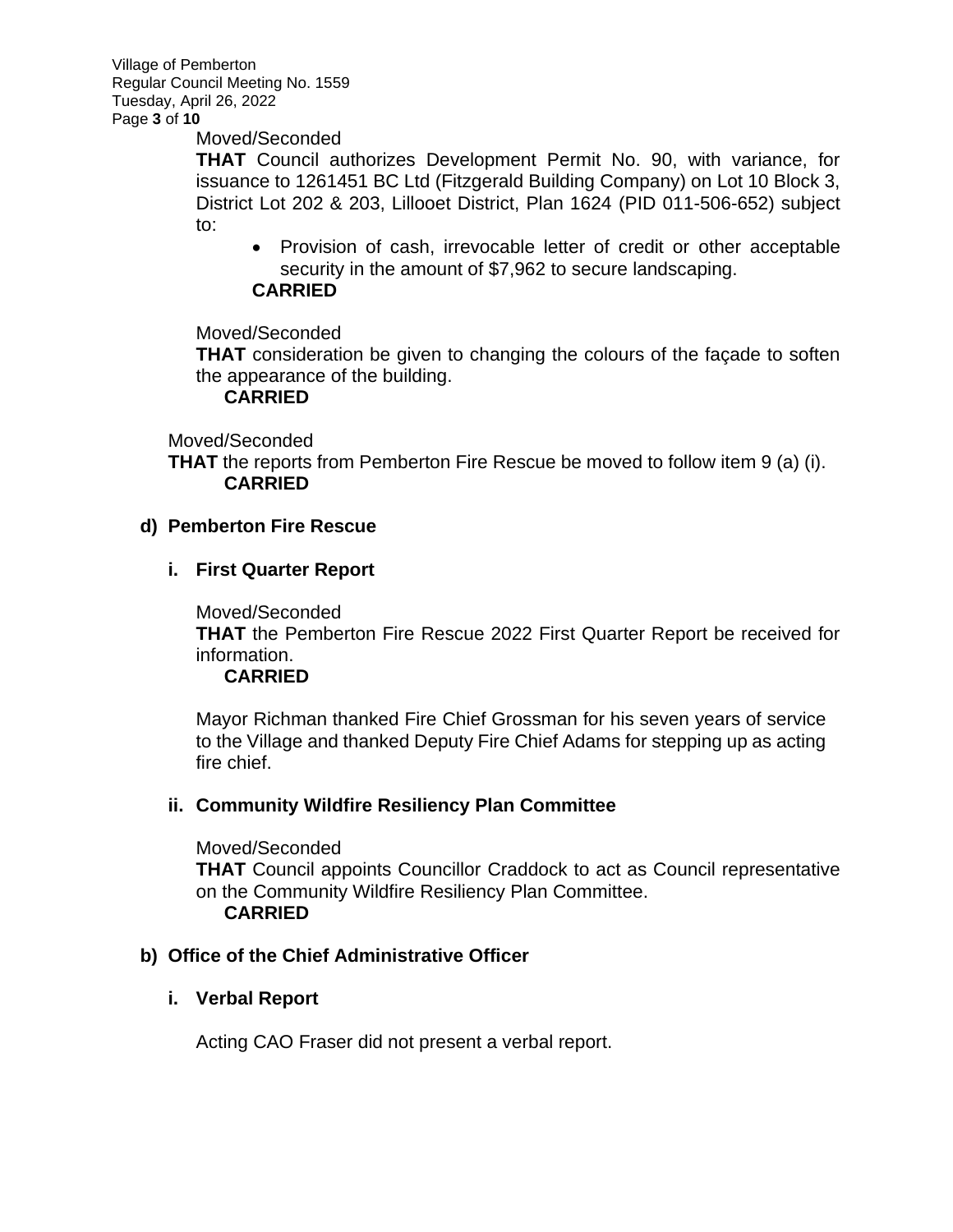# **ii. First Quarter Strategic Priorities Update**

Moved/Seconded **THAT** the Office of the CAO 2022 First Quarter Strategic Priorities Update be received for information. **CARRIED**

# **iii. Housing Needs Reports Program funding application: Village of Pemberton Housing Needs Report Update**

Moved/Seconded

**THAT** Council supports the Village of Pemberton's application to the 2022 Housing Needs Reports Program, up to an amount of \$15,000, to fund the Village of Pemberton Housing Needs Report Update project.

## **CARRIED**

## **c) Corporate & Legislative Services**

**i. First Quarter Regular Council Meeting Outstanding Resolutions Update**

Moved/Seconded

**THAT** the 2022 First Quarter Regular Council Meeting Outstanding Resolutions Update report be received for information. **CARRIED**

# **ii. First Quarter Administration Update**

Moved/Seconded **THAT** the 2022 First Quarter Administration Update report be received for information. **CARRIED**

#### **d) Development Services**

# **iii. First Quarter Report**

Moved/Seconded **THAT** the Development Services 2022 First Quarter Report be received for information. **CARRIED**

#### **f) Recreation Services**

# **i. First Quarter Report**

In response to questions from Council regarding opening of the soccer fields, Ms. Burns explained that staff have been actively monitoring the condition of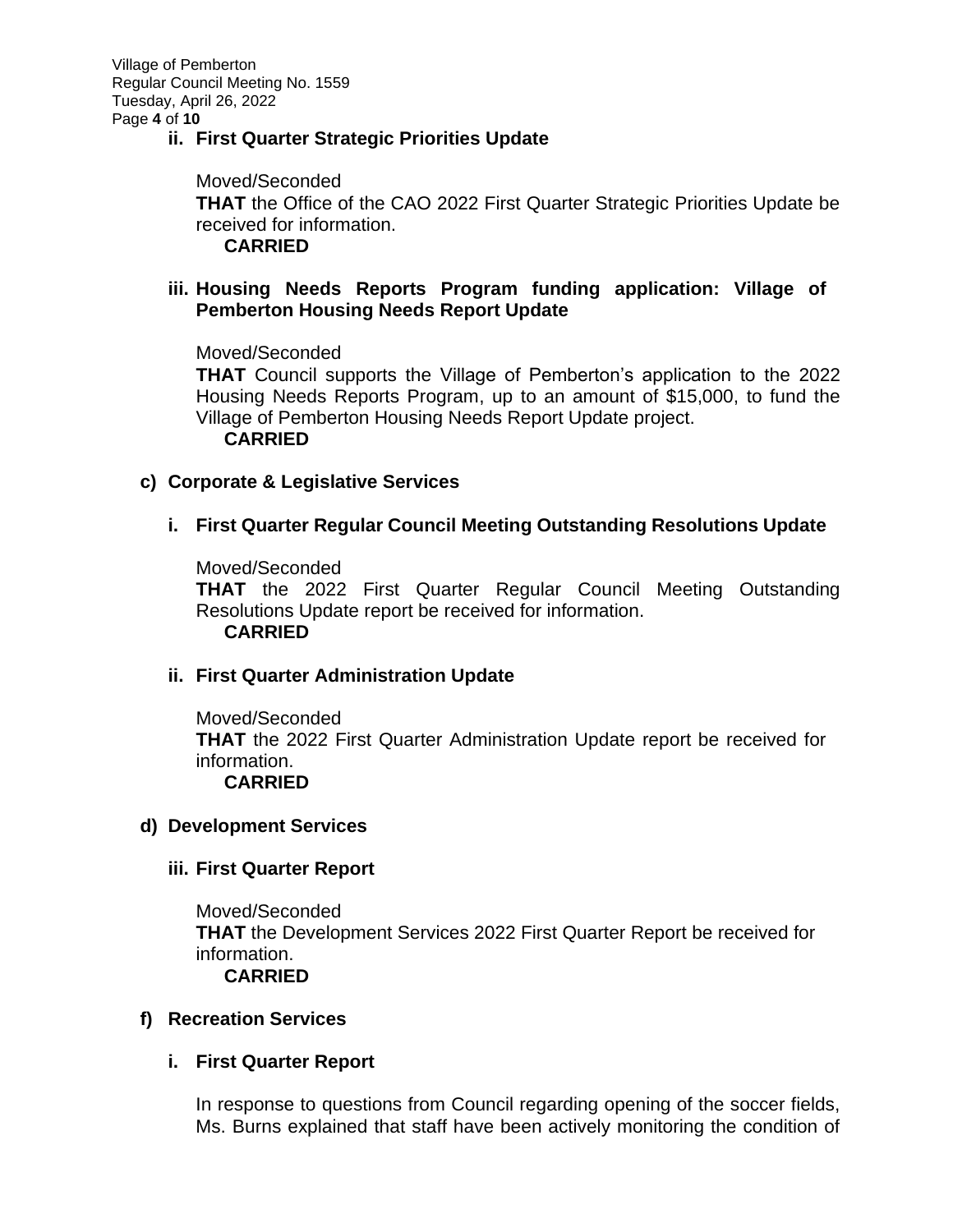Village of Pemberton Regular Council Meeting No. 1559 Tuesday, April 26, 2022 Page **5** of **10**

the fields. Spring maintenance was delayed due to the unseasonably cool weather. Weather permitting, the Meadows soccer fields will open on May 2<sup>nd</sup> and the Den Duyf Park field will open on May 15<sup>th</sup>.

Moved/Seconded **THAT** the Recreation Services 2022 First Quarter Report be received for information. **CARRIED**

# **g) Operations**

**i. First Quarter Report** 

Moved/Seconded **THAT** the Operations 2022 First Quarter Report be received for information. **CARRIED**

- At 11:11am Mayor Richman recessed the meeting.
- At 11:18am Mayor Richman reconvened the meeting.

# **10.BYLAWS**

# **a) Bylaws for First, Second and Third Readings**

**i. Village of Pemberton Election and Assent Voting Bylaw No. 925, 2022**

Moved/Seconded **THAT** Village of Pemberton Election and Assent Voting Bylaw No. 925, 2022 receive first, second, and third readings. **CARRIED**

# **11.Mayor's Report**

Mayor Richman attended the following meetings and events:

- Launch of the Community Climate Action Plan: Mayor Richman thanked staff for hosting the public session that included a showing of the movie *Sam and Me*. The presentation was followed by a frank discussion of the Village's ambitious climate action goals.
- Public Information Session for Spel ̓kúmtn Community Forest (SCF) by Zoom webinar on April 21<sup>st</sup>. Klay Tindall and Abe Litz presented information regarding SCF 2021 activities and the five year harvesting plan. The presentation was followed by discussion of how SCF forestry practices support the protection of old growth forests and other sensitive habitats.
- Squamish-Lillooet Regional District Board Meetings:
	- o Ole Olsen, Director, Vancouver Coastal North and Laurence Darlington, Manager, Sea to Sky, BC Emergency Health Services, presented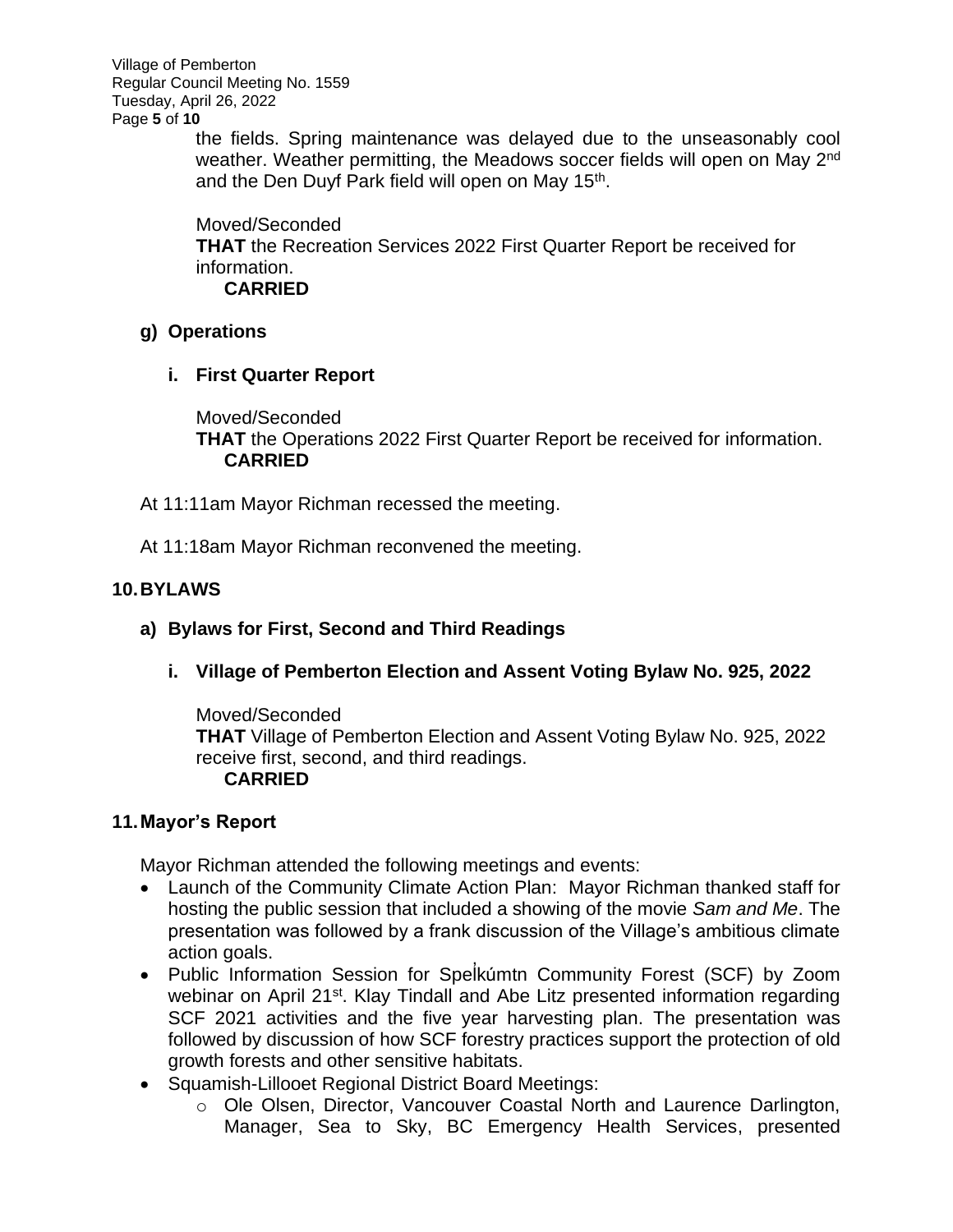Village of Pemberton Regular Council Meeting No. 1559 Tuesday, April 26, 2022 Page **6** of **10**

> information regarding changes to ambulance services and staffing. Response times are expected to improve in Pemberton under the new staffing model, despite concerns remaining regarding the deployment of Pemberton's Juliet car in Vancouver.

- o An application from Lil'wat Capital Assets for a mixed commercial and residential development to be located across from the church in Mount Currie received second reading and will proceed to public hearing.
- o Funding was allocated from the Area C Amenity Fund for the purchase of water trailers for FireSmart purposes.
- o An Official Community Plan amendment to create Area C Wildfire Protection Development Permit Area received second reading.
- o Funding was allocated for asset management across the district.
- Attended the Pemberton Valley Emergency Management Committee Meeting:
	- o Pemberton Valley Dyking District and Lil'wat Nation provided updates.
	- o Mr. Bikadi reported that the funding application for replanting of the Capricorn slide site was turned down.
	- o There was conversation regarding natural asset management and the development of a natural asset road map.
- Met with the Pemberton Arts Council. The annual general meeting is to be held this Thursday, April 28<sup>th</sup>. The first mural of the Outside Voices Mural Project will be placed at the Pemberton Health Care Centre. The Arts Council has asked that a Councillor be appointed to the selection committee.

Moved/Seconded **THAT** Councillor Noble be appointed to the Outside Voices Mural Project selection committee. **CARRIED**

• Attended a teleconference with Emergency Management BC and mayors from the lower mainland.

Mayor Richman reported the good news that two grant funding applications, one for \$1.9 million for the Park 'n Ride project, and one for \$2.71 million for the daycare expansion project, were successful.

Mayor Richman will attend the 2022 Lower Mainland Local Government Association Conference and AGM from May  $4<sup>th</sup>$  to  $6<sup>th</sup>$  in Whistler and will present the Village's resolutions.

# **12.Councillors' Reports**

# **Councillor Craddock reported on the following:**

- Tourism Pemberton Meeting:
	- o Thanked Acting CAO Fraser and staff for facilitating the placement of a composting toilet at the MacKenzie Basin parking lot.
	- o Reported on the activities of Tourism Pemberton.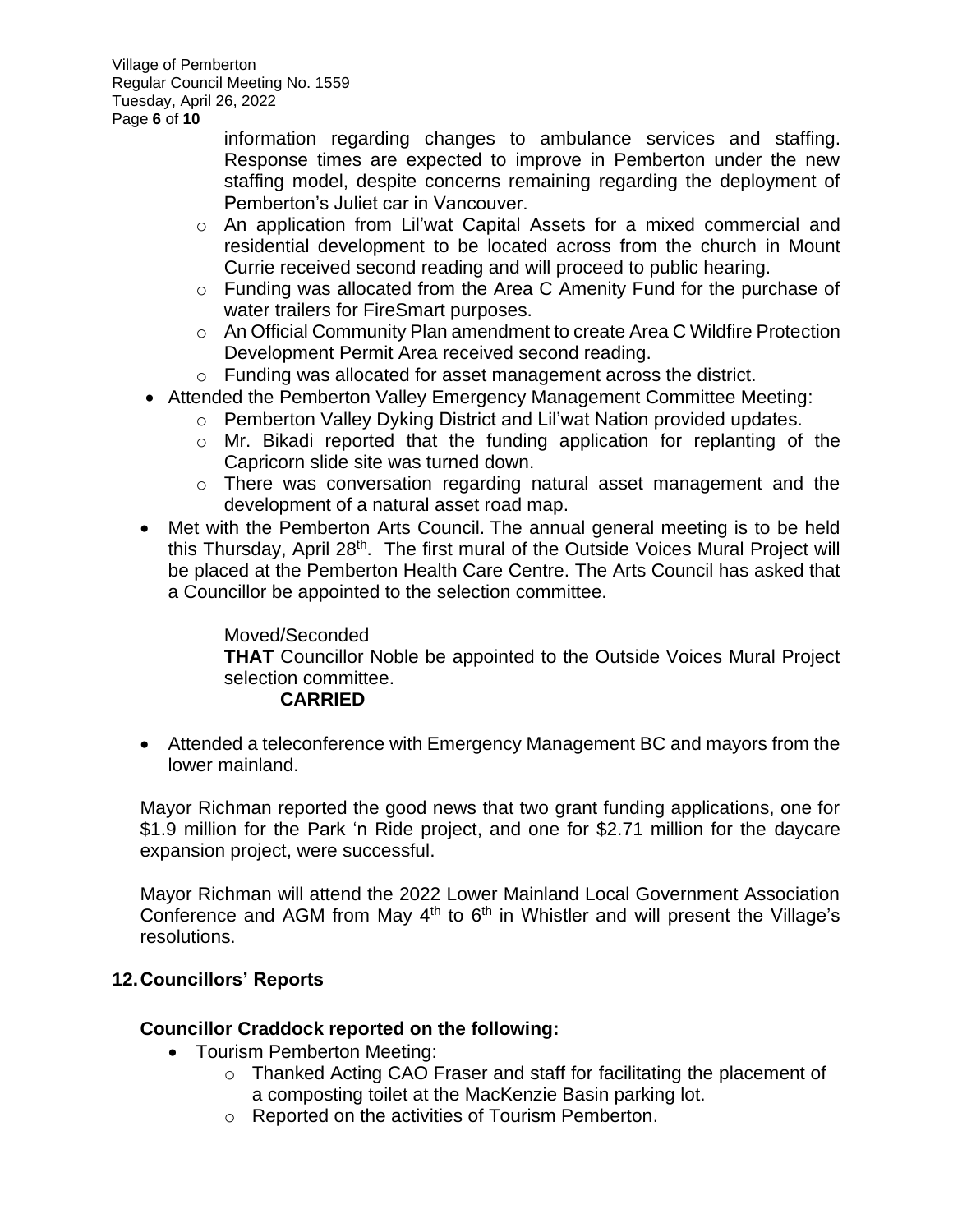Village of Pemberton Regular Council Meeting No. 1559 Tuesday, April 26, 2022 Page **7** of **10**

- Pemberton Valley Dyking District (PVDD) Meeting:
	- $\circ$  Reported on the activities of PVDD and noted that nominations will be accepted for two board positions at the annual general meeting scheduled to take place on July 14<sup>th</sup>.

## **Councillor Antonelli reported on the following:**

• Attended the Spelkumtn Community Forest public information session on April 21<sup>st</sup> and inquired about youth attending field trips to cut blocks. Councillor Antonelli would like the board to ensure this opportunity happens.

#### **Councillor Zant reported on the following:**

- Attended the Pemberton and District Public Library meeting.
- Attended the Pemberton Secondary School graduation class fundraiser.

## **Councillor Noble reported on the following upcoming events:**

- St'at'imc Nation gathering on May 9<sup>th</sup> and 10<sup>th</sup>, and
- Lil'wat Nation Rodeo, May 21<sup>st</sup> to 23<sup>rd</sup>.

## **13.CORRESPONDENCE**

**a) Correspondence for Action**

## **i. Tania Chiasson, Pemberton resident, dated April 7, 2022, reiterating concerns regarding the lack of affordable housing in Pemberton.**

Mayor Richman apologized to Ms. Chiasson for the brevity of discussion of affordable housing concerns at the April  $5<sup>th</sup>$  meeting, and explained that it was not Council's intention to downplay the importance of this issue to Council or to the community. Mayor Richman noted that affordable housing is a top priority of Council. Earlier in this meeting, Council approved a funding application to update the Village's Housing Needs Report. The updated report will inform the Official Community Plan review that will set the Village's direction and priorities moving forward.

#### Moved/Seconded

**THAT** the correspondence from Ms. Chiasson be referred to Staff for response.

#### **CARRIED**

**ii. Emi Yoshihara, Whistler resident, dated April 10, 2022, requesting that the Village find solutions to end the transit strike.** 

#### Moved/Seconded

**THAT** the correspondence from Ms. Yoshihara be referred to Staff for response.

**CARRIED**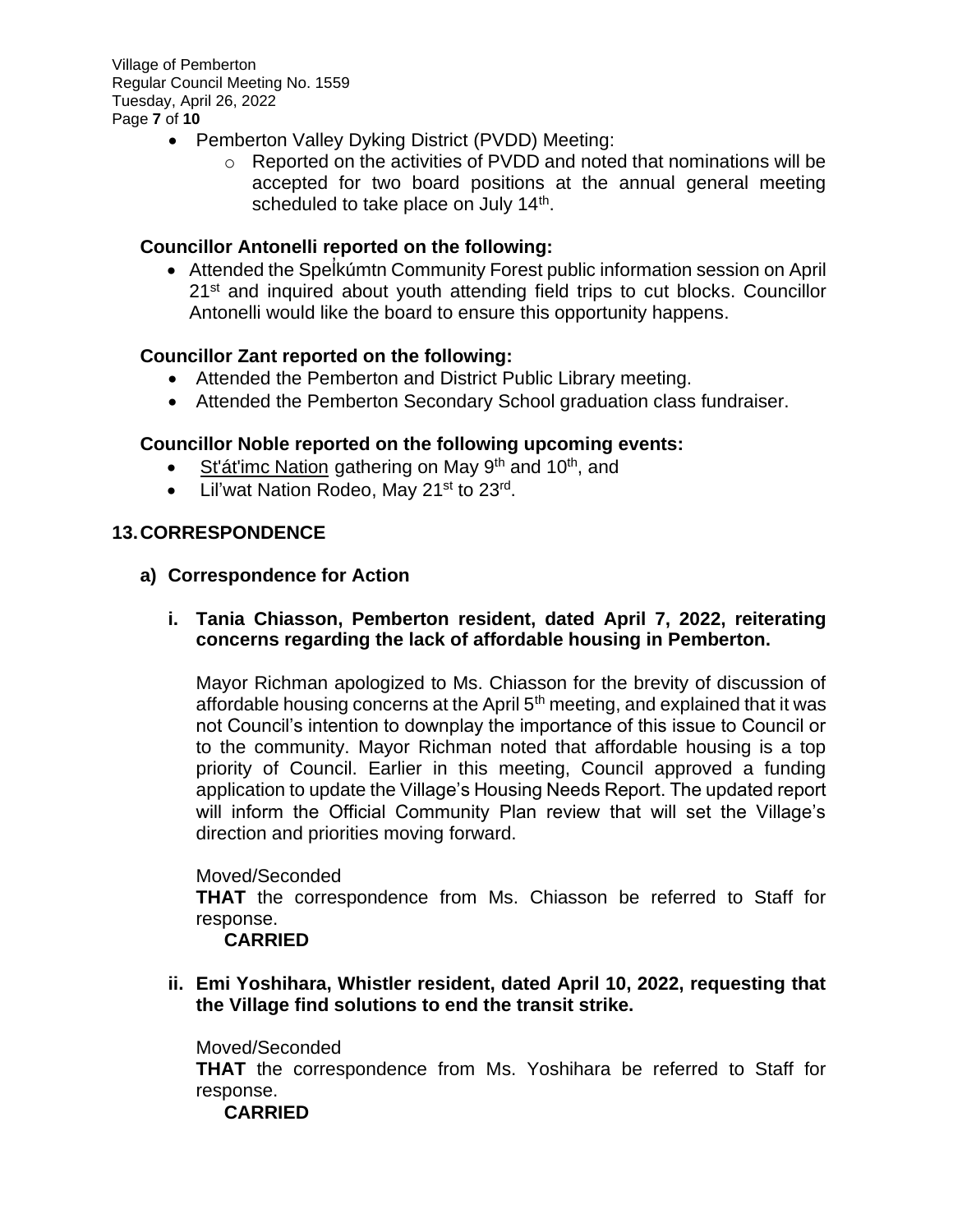- **iii. Craig McConnell, Monte Vale Strata, dated April 12, 2022. Expressing concerns regarding parking and flood mitigation issues with respect to the affordable housing development proposed for Harrow Road.**
- **iv. Sophie Rivers, Village resident, dated April 18, 2022, in opposition to the affordable housing development proposed for Harrow Road.**

Moved/Seconded **THAT** the correspondence from Monte Vale Strata and Ms. Rivers be referred to Staff for response. **CARRIED**

- **d) Correspondence for Information**
	- **i. Paul Gregory, Senior Oceans Campaigner, Nature Canada, dated April 6, 2022, presenting a resolution in support of World Oceans Day 2022 and the advancement of ocean conservation in Canada.**
	- **ii. Bonnie McCue, Corporate Officer, City of Fort St. John, dated April 7, 2022, presenting a resolution requesting that the Union of British Columbia Municipalities lobby the provincial government to amend the Child Care Licensing Regulation to accommodate extended hour child care to support shift workers and their families.**
	- **iii. Terry Rysz, Mayor, District of Sicamous, dated April 7, 2022, addressed to BC Minister of Environment and Climate Change Strategy, requesting that the Ministry increase funding for the Invasive Mussel Defense Program and prioritize enforcement of watercraft inspections at the BC Provincial border.**

Moved/Seconded **THAT** the correspondence be received. **CARRIED**

# **14.DECISION ON LATE BUSINESS**

# **15.LATE BUSINESS**

# **16.NOTICE OF MOTION**

#### **17.QUESTION PERIOD**

There were no questions from the gallery.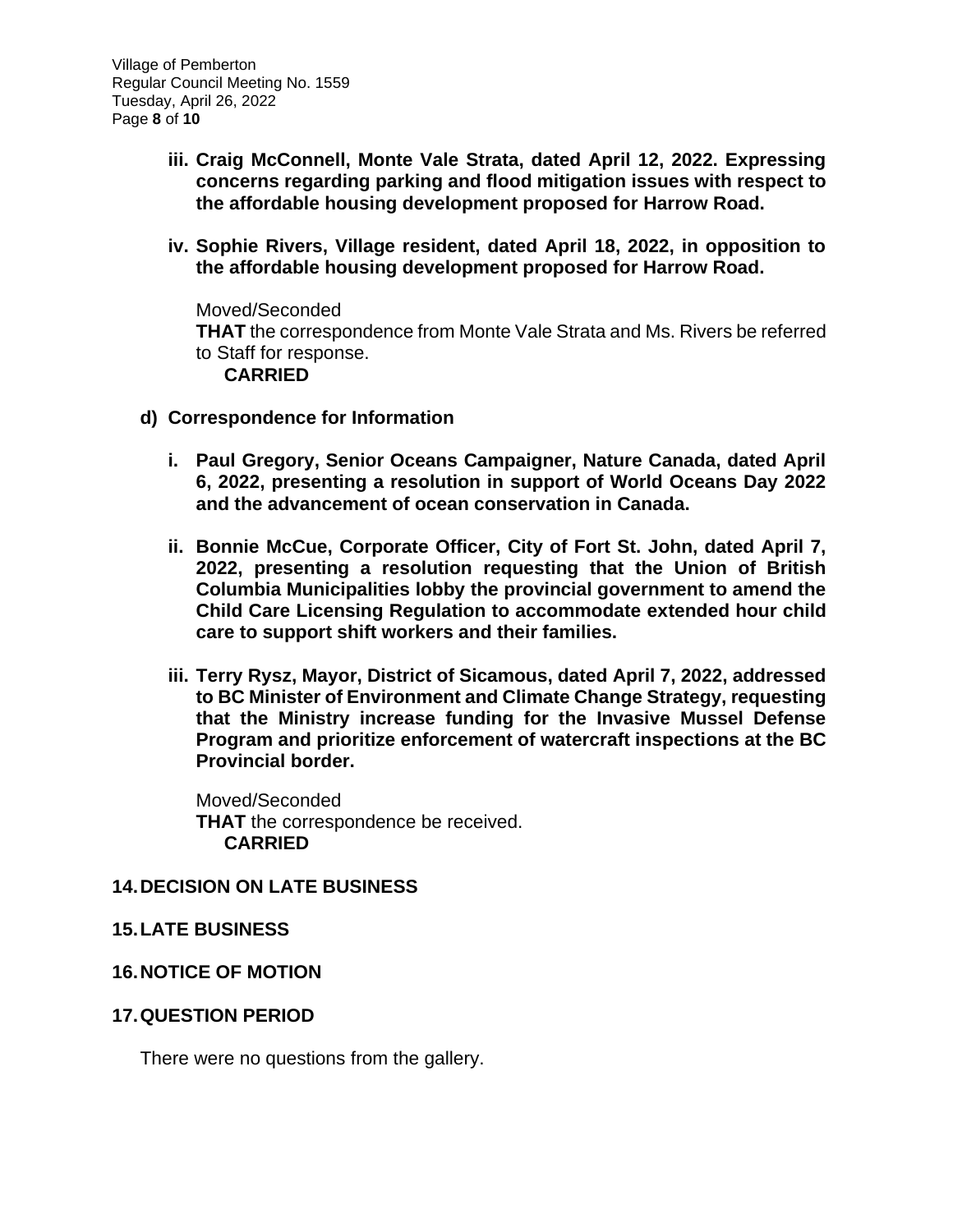## Moved/Seconded

**THAT** the meeting is closed to the public in accordance with the *Community Charter* Section 90 (1) (a) personal information, (c) employee relations, (g) litigation or potential litigation, and (k) municipal objectives and related discussions that in the view of Council could reasonably expect to harm the interest of the municipality if they were held in public.

# **CARRIED**

At 12:04pm Council moved in camera.

# **19.RECESS REGULAR MEETING**

At 12:04pm the meeting was recessed.

# **20.RECONVENE REGULAR MEETING**

At 12:32pm the Regular Meeting was reconvened and Council moved In Camera.

# **21.IN CAMERA**

#### Moved/Seconded

**THAT** the meeting is closed to the public in accordance with the *Community Charter* Section 90 (1) (a) personal information, (c) employee relations, (g) litigation or potential litigation, and (k) municipal objectives and related discussions that in the view of Council could reasonably expect to harm the interest of the municipality if they were held in public.

# **CARRIED**

At 1:06pm Council rose without report and recessed the Regular Meeting to move to the Committee of the Whole.

At 1:57pm the Regular Meeting was reconvened and Council moved in camera.

# **22.RISE WITH REPORT**

At 2:36pm Council rose with report regarding the appointment of the inaugural members of the Official Community Plan Advisory Committee (OFCAC).

The following persons are appointed to the OFCAC for a term of two (2) years:

Ben Day, Chris Wetaski, Gail Harris, Grace Chadsey, Jessie Croll, Katrina Nightingale, Kevin Clark, Sophie Rivers, and Susan Osborne.